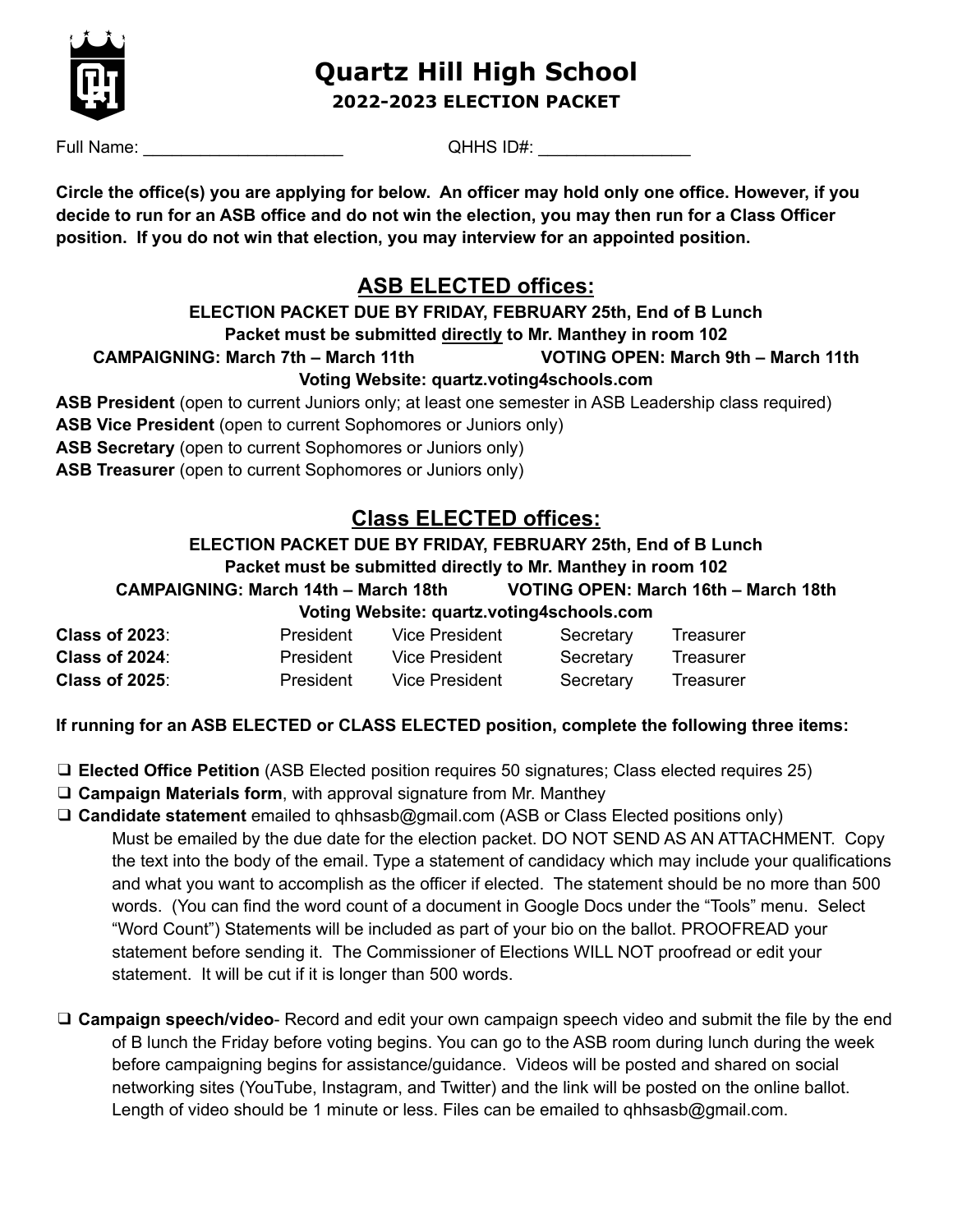## **Campaigning/Publicity Contract (for ELECTED positions only)**

1. The candidate named on the advertising will be responsible for all aspects of advertising, including: content, location, method of attachment, and removal. Non-removal of signs will result in the candidate's disqualification.

2. Signs are to be mounted only to wooden boards in designated areas with the use of a staple gun or blue painters tape. Masking, scotch, duct, and packing tapes are NOT to be used. Fliers may be put up in classrooms with the permission of the teacher. Signs may also be posted, using only blue painters tape, to doors and windows, not covering other postings.

3. Each wooden board can contain no more than five  $(5)$  8  $\frac{1}{2}$ " X 11" fliers.

4. No posters will be allowed, meaning nothing larger than 8  $\frac{1}{2}$ " X 11" can be hung up.

5. No masking tape or stickers are allowed on the concrete or any floor surface.

6. Candidates will supply their own sign making and fastening materials.

7. ¼ sheet fliers may be handed out.

#### **8. NO FOOD/DRINK ITEMS MAY BE GIVEN OUT.**

9. All fliers must reflect good taste and be approved in room 102 with the "Activities Office" stamp.

**IMPORTANT: Before running copies of fliers, have the master copy stamped.**

10. All signs must be removed by 4:00 p.m. on the final day of voting.

11. There must not be any denouncing of another candidate on any advertising material.

12. Violations by any students, candidates included, of these rules and regulations shall result in ordinary school disciplinary action and disqualification from election.

13. No stickers on items that are sold at the school.

14. Creative publicity and campaigning is encouraged!

15. During campaigning and voting week, candidates may not collect student log-in information to vote for other students. Additionally, candidates may not use their cell phones during school hours to allow other students a chance to vote. Each student should have the opportunity to vote privately for the candidate of their choice. If a large number of votes are tracked from a specific IP address, candidates may be disqualified or votes may be discarded

#### **Declaration of Candidacy and Consent Form**

I, \_\_\_\_\_\_\_\_\_\_\_\_\_\_\_\_\_\_\_\_\_\_\_\_\_\_, hereby declare my candidacy for the position of \_\_\_\_\_\_\_\_\_\_\_\_\_\_\_\_\_, for the 2022-2023 school year at QHHS. I understand that once this declaration has been received by the QHHS ASB Advisor and Commissioner of Elections, my name will be listed on the official election ballot, and I may not withdraw from the election or switch the position I am running for. I understand that any violation of the rules listed in this packet will require disciplinary measures. I accept these rules and regulations as part of my candidacy for office. Under my own free will, I attest to these agreements and I will, to the best of my ability, engage in a fair, competitive, and educational campaign designed to elect the best candidate for the position in which I am running.

Further, If I am elected to the position, I understand that I will be required to enroll in the Zero (0) period or Fourth (4th) period Leadership class for the 2022-2023 school year. As a condition of enrollment in the class, I will be required to participate in hours of non-class activities, including, but not limited to: working in the student store, sporting events, dances, community service, class projects, decorating for assemblies, meetings, conferences, and visitations. I will be required to show a high degree of energy, commitment, and responsibility while maintaining a 2.5 unweighted grade point average. Specific requirements of the class will be discussed during our first general planning meeting in the summer.

I have read the campaign and election rules and I am in understanding of the regulations set forth.

I have read the above Publicity Contract and Declaration of Candidacy and Consent Form. I fully understand that if I break any of the rules stated above, I will be disqualified from the election. Further, I certify that I understand that any violation or unwillingness to abide by this contract agreement is sufficient for grounding, suspension, or removal from my elected position and/or ejection from the Leadership class. I also promise to serve the students **and staff of QHHS to the best of my ability.**

Student printed name:  $\Box$  Student signature:  $\Box$ 

I have read and understand all of the requirements established for the Leadership Program at QHHS. I give my permission for my son/daughter to be a member of the Leadership class as an elected or appointed officer with the conditions stated above. Further, I give permission for my son/daughter's campaign speech/video to be posted and shared on public social networking sites (including YouTube, Facebook, Twitter, etc.)

Parent printed name: \_\_\_\_\_\_\_\_\_\_\_\_\_\_\_\_\_\_\_\_\_\_\_\_\_\_\_\_\_\_ Parent signature: \_\_\_\_\_\_\_\_\_\_\_\_\_\_\_\_\_\_\_\_\_\_\_\_\_\_\_\_\_\_\_\_\_\_\_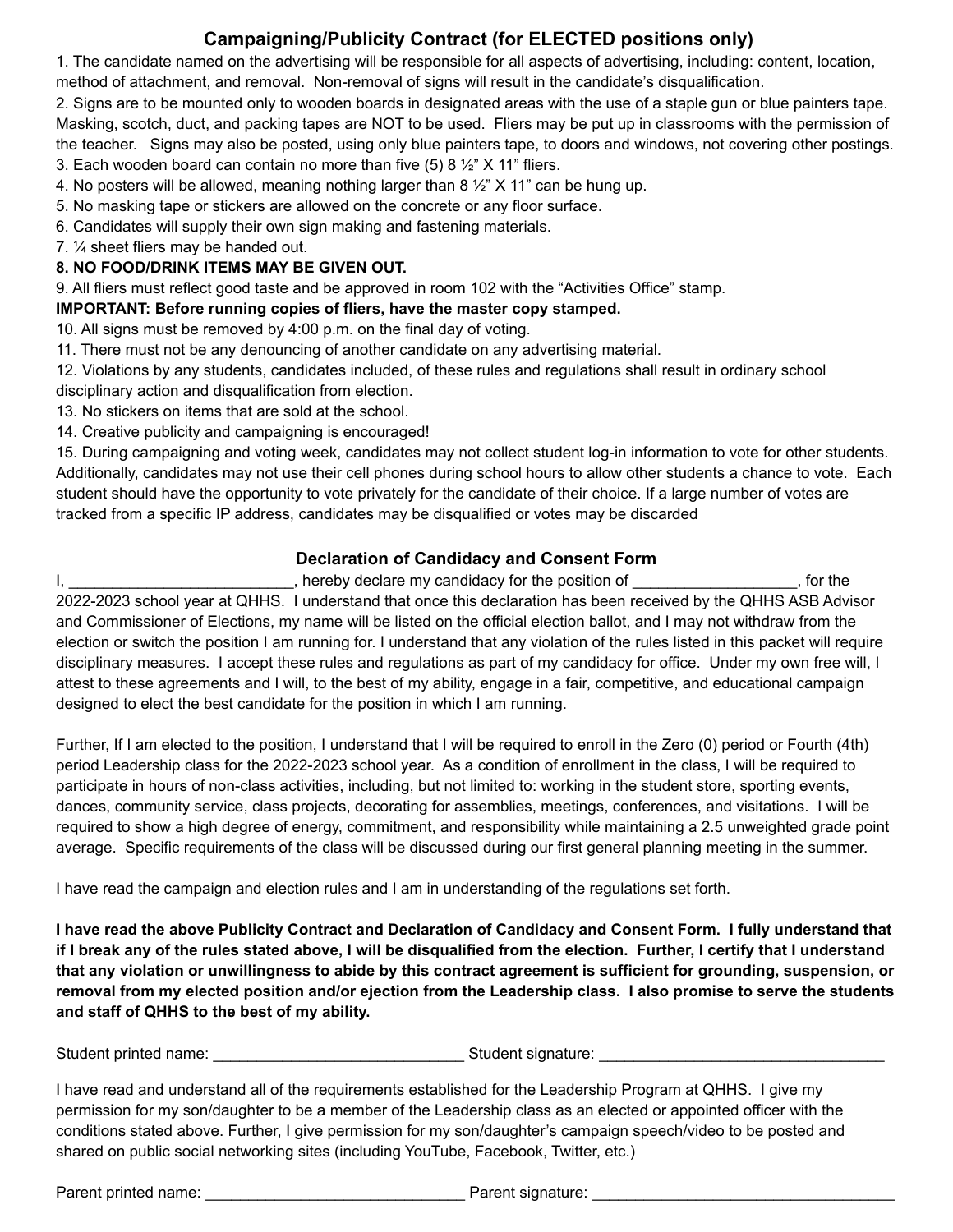# **Elected Office Petition**

### PAGE 1 for ASB and/or CLASS ELECTED POSITIONS Signatures from 25 students in YOUR GRADE LEVEL

| <b>Printed Name</b> | <b>Signature</b> | QHHS ID# | <b>Grade Level</b>                                 |
|---------------------|------------------|----------|----------------------------------------------------|
|                     |                  |          |                                                    |
|                     |                  |          |                                                    |
|                     |                  |          |                                                    |
|                     |                  |          |                                                    |
|                     |                  |          |                                                    |
|                     |                  |          |                                                    |
|                     |                  |          |                                                    |
|                     |                  |          |                                                    |
|                     |                  |          |                                                    |
|                     |                  |          |                                                    |
|                     |                  |          |                                                    |
|                     |                  |          |                                                    |
|                     |                  |          |                                                    |
|                     |                  |          |                                                    |
|                     |                  |          |                                                    |
|                     |                  |          |                                                    |
|                     |                  |          | <u> 1950 - Johann John Harry Hermann (b. 1940)</u> |
|                     | 18.              |          |                                                    |
| 19.                 |                  |          |                                                    |
|                     |                  |          |                                                    |
|                     |                  |          |                                                    |
|                     |                  |          |                                                    |
|                     |                  |          |                                                    |
|                     |                  |          |                                                    |
| 25.                 |                  |          |                                                    |

If you are running for an ASB Elected Position (ASB President, ASB Vice President, ASB Secretary, ASB Treasurer, you must complete page 2 of the petition (on the flip side)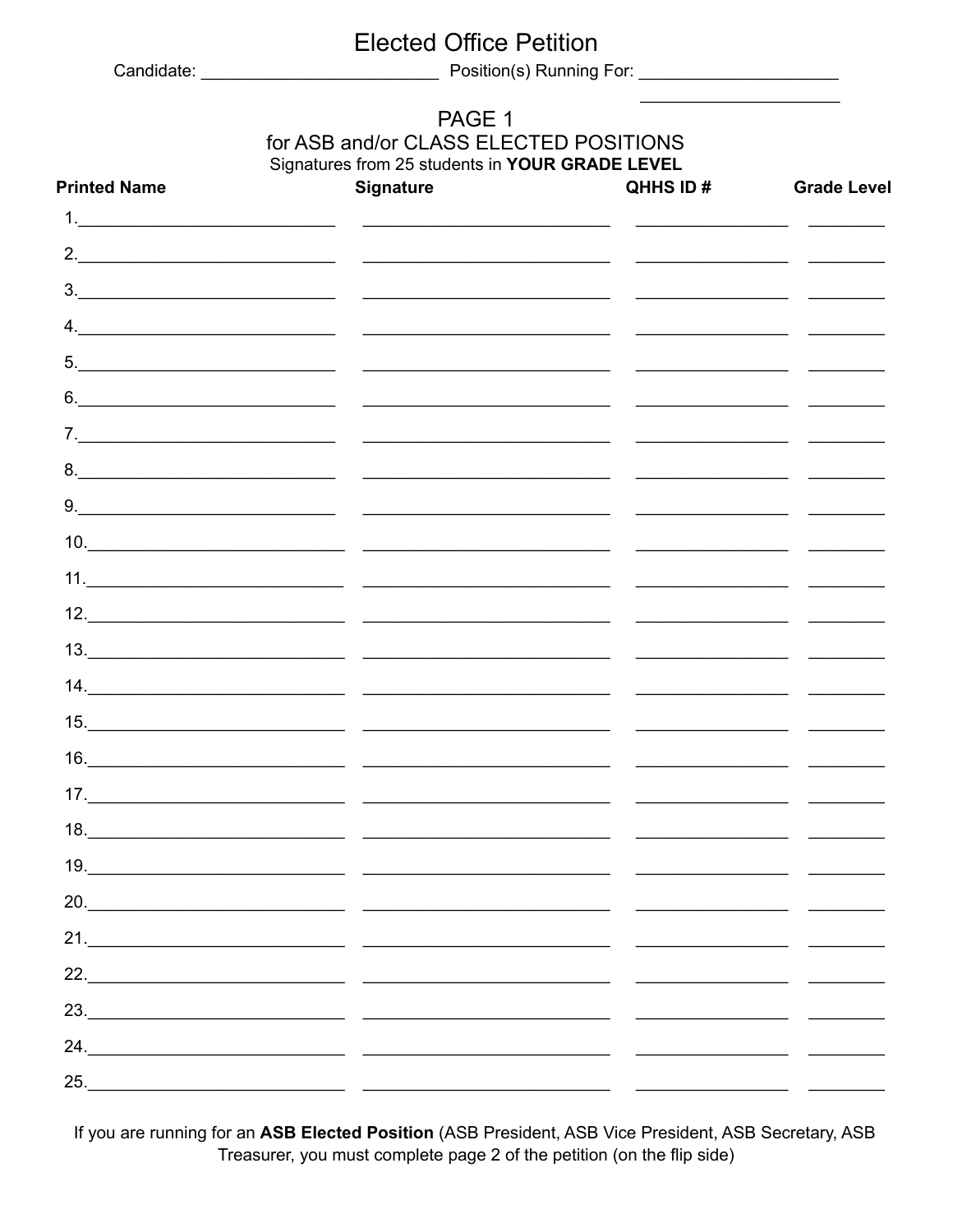# **Elected Office Petition**

## PAGE 2 for ASB ELECTED POSITIONS ONLY

Signatures from 25 additional students who are current freshman, sophomores, or juniors.

| <b>Printed Name</b> | <b>Signature</b> | QHHS ID# | <b>Grade Level</b>                                                                                                                                                                                                                   |
|---------------------|------------------|----------|--------------------------------------------------------------------------------------------------------------------------------------------------------------------------------------------------------------------------------------|
|                     |                  |          |                                                                                                                                                                                                                                      |
|                     |                  |          | <u> Alexandro de Alexandro de Alexandro de Alexandro de Alexandro de Alexandro de Alexandro de Alexandro de Alexandro de Alexandro de Alexandro de Alexandro de Alexandro de Alexandro de Alexandro de Alexandro de Alexandro de</u> |
|                     |                  |          |                                                                                                                                                                                                                                      |
|                     |                  |          |                                                                                                                                                                                                                                      |
|                     |                  |          |                                                                                                                                                                                                                                      |
|                     |                  |          |                                                                                                                                                                                                                                      |
|                     |                  |          |                                                                                                                                                                                                                                      |
|                     |                  |          |                                                                                                                                                                                                                                      |
|                     |                  |          |                                                                                                                                                                                                                                      |
|                     |                  |          |                                                                                                                                                                                                                                      |
|                     |                  |          |                                                                                                                                                                                                                                      |
|                     |                  |          |                                                                                                                                                                                                                                      |
|                     |                  |          |                                                                                                                                                                                                                                      |
|                     |                  |          |                                                                                                                                                                                                                                      |
|                     |                  |          |                                                                                                                                                                                                                                      |
|                     |                  |          |                                                                                                                                                                                                                                      |
|                     |                  |          |                                                                                                                                                                                                                                      |
|                     |                  |          |                                                                                                                                                                                                                                      |
| 19.                 |                  |          |                                                                                                                                                                                                                                      |
|                     | 20.              |          |                                                                                                                                                                                                                                      |
|                     |                  |          |                                                                                                                                                                                                                                      |
|                     |                  |          |                                                                                                                                                                                                                                      |
|                     |                  |          |                                                                                                                                                                                                                                      |
|                     |                  |          |                                                                                                                                                                                                                                      |
|                     |                  |          |                                                                                                                                                                                                                                      |
|                     |                  |          |                                                                                                                                                                                                                                      |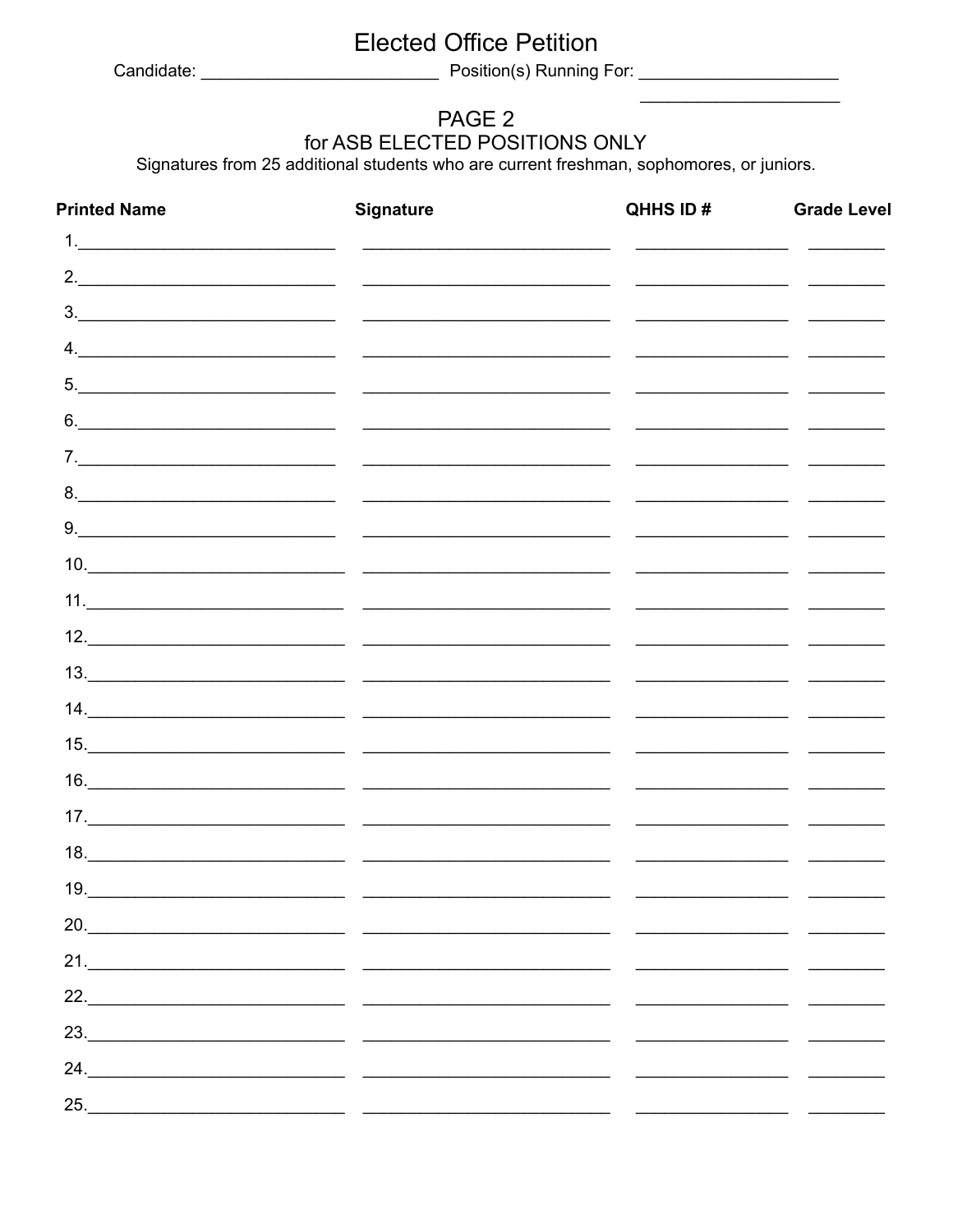## **Campaigning/Publicity Contract (for ELECTED positions only)**

1. The candidate named on the advertising will be responsible for all aspects of advertising, including: content, location, method of attachment, and removal. Non-removal of signs will result in the candidate's disqualification.

2. Signs are to be mounted only to wooden boards in designated areas with the use of a staple gun or blue painters tape. Masking, scotch, duct, and packing tapes are NOT to be used. Fliers may be put up in classrooms with the permission of the teacher. Signs may also be posted, using only blue painters tape, to doors and windows, not covering other postings. 3. Each wooden board can contain no more than five  $(5)$  8  $\frac{1}{2}$ " X 11" fliers.

4. No posters will be allowed, meaning nothing larger than 8 ½" X 11" can be hung up.

5. No masking tape or stickers are allowed on the concrete or any floor surface.

6. Candidates will supply their own sign making and fastening materials.

7. ¼ sheet fliers may be handed out.

#### **8. NO FOOD/DRINK ITEMS MAY BE GIVEN OUT.**

9. All fliers must reflect good taste and be approved in room 102 with the "Activities Office" stamp.

**IMPORTANT: Before running copies of fliers, have the master copy stamped.**

10. All signs must be removed by 4:00 p.m. on the final day of voting.

11. There must not be any denouncing of another candidate on any advertising material.

12. Violations by any students, candidates included, of these rules and regulations shall result in ordinary school disciplinary action and disqualification from election.

13. No stickers on items that are sold at the school.

14. Creative publicity and campaigning is encouraged!

15. During campaigning and voting week, candidates may not collect student log-in information to vote for other students. Additionally, candidates may not use their cell phones during school hours to allow other students a chance to vote. Each student should have the opportunity to vote privately for the candidate of their choice. If a large number of votes are tracked from a specific IP address, candidates may be disqualified or votes may be discarded

### **Declaration of Candidacy and Consent Form**

I, \_\_\_\_\_\_\_\_\_\_\_\_\_\_\_\_\_\_\_\_\_\_\_\_, hereby declare my candidacy for the position of \_\_\_\_\_\_\_\_\_\_\_\_\_\_\_\_\_, for the 2022-2023 school year at QHHS. I understand that once this declaration has been received by the QHHS ASB Advisor and Commissioner of Elections, my name will be listed on the official election ballot, and I may not withdraw from the election or switch the position I am running for. I understand that any violation of the rules listed in this packet will require disciplinary measures. I accept these rules and regulations as part of my candidacy for office. Under my own free will, I attest to these agreements and I will, to the best of my ability, engage in a fair, competitive, and educational campaign designed to elect the best candidate for the position in which I am running.

Further, If I am elected to the position, I understand that I will be required to enroll in the Zero (0) period or Fourth (4th) period Leadership class for the 2022-2023 school year. As a condition of enrollment in the class, I will be required to participate in hours of non-class activities, including, but not limited to: working in the student store, sporting events, dances, community service, class projects, decorating for assemblies, meetings, conferences, and visitations. I will be required to show a high degree of energy, commitment, and responsibility while maintaining a 2.5 unweighted grade point average. Specific requirements of the class will be discussed during our first general planning meeting in the summer.

I have read the campaign and election rules and I am in understanding of the regulations set forth.

I have read the above Publicity Contract and Declaration of Candidacy and Consent Form. I fully understand that if I break any of the rules stated above, I will be disqualified from the election. Further, I certify that I understand that any violation or unwillingness to abide by this contract agreement is sufficient for grounding, suspension, or removal from my elected position and/or ejection from the Leadership class. I also promise to serve the students **and staff of QHHS to the best of my ability.**

#### **[KEEP THIS PAGE FOR YOUR RECORDS]**

VOTING: 3/9-3/11 VOTING: 3/16-3/18 by appointment

**ASB ELECTED offices: Class ELECTED offices: ASB APPOINTED offices:** CAMPAIGNING: 3/7-3/11 CAMPAIGNING: 3/14-3/18 INTERVIEWS: Begin in April